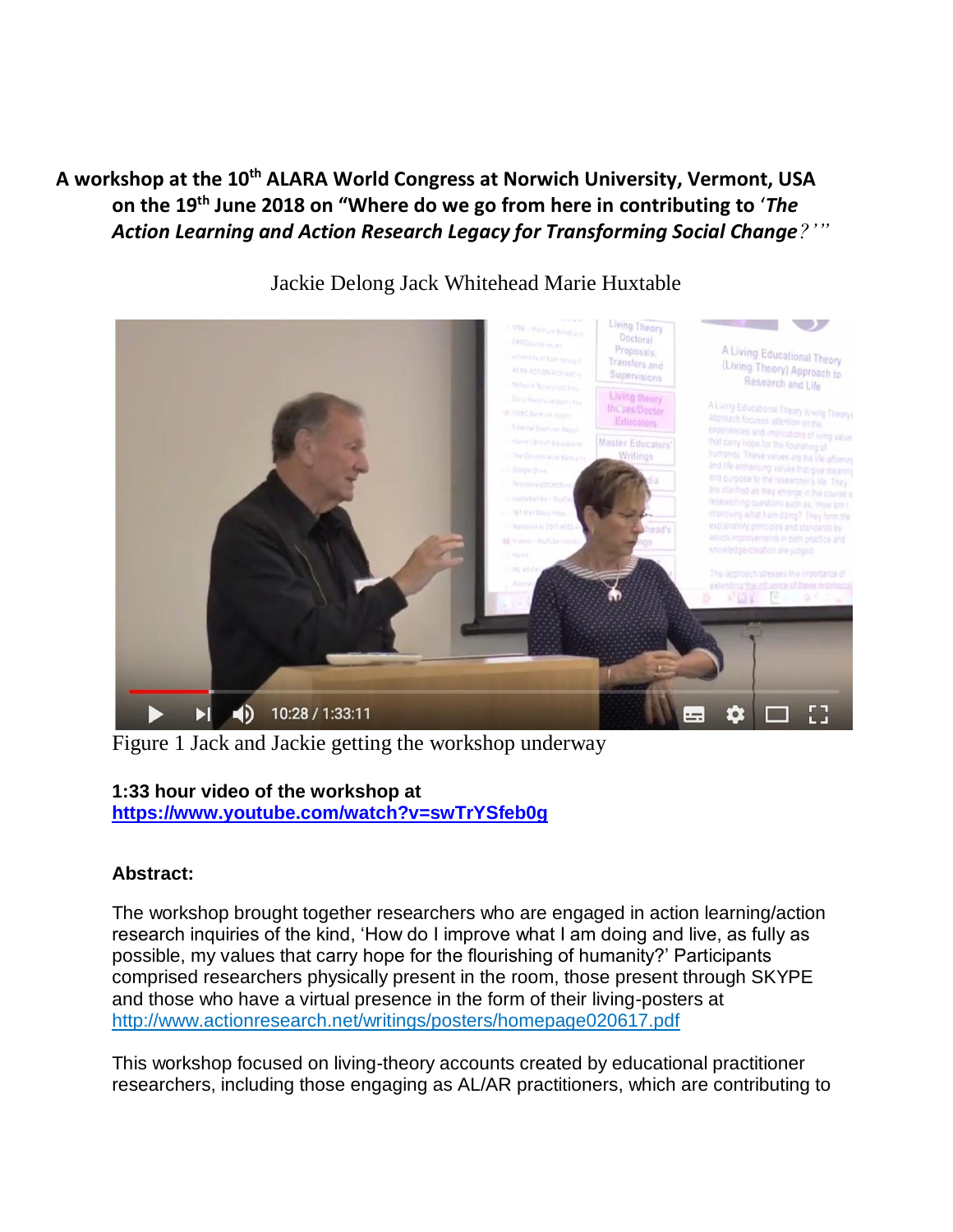a legacy for transforming social change. The living-theories used in the workshop included those accredited for doctoral degrees in different universities around the world.

The workshop demonstrated the communicative power of multi-media narratives with digital visual data to clarify and communicate the meanings of embodied expressions of values that carry hope for the flourishing of humanity. Ideas, critically and creatively engaged with included current social theories such as de Sousa Santos' (2014) ideas on 'epistemicide'. These ideas were used to show how Western academic reasoning and epistemology can be understood and transcended in the generation of the livingeducational-theories of individuals, grounded in their experiences and contexts.

**Purpose of workshop:** To contribute to the evolution of global, AR/AL research communities of practitioner-researchers, who are creating and sharing, as livingtheories, their evidence-based explanations of educational influences in learning.

## **What we hoped participants might learn:**

- **i)** The meaning of a living-educational-theory and Living Theory research in AL/AR in learning where do we go from here in contributing to '*The Action Learning and Action Research Legacy for Transforming Social Change?*
- **ii)** How to integrate digital visual data into an explanation of educational influence in learning
- **iii)** How to strengthen the validity of an explanation grounded in personal experience through the use of a validation group that uses the mutual rational control of critical discussion.
- **iv)** How to integrate insights from social theories and other disciplines in the generation and sharing of a living-educational-theory.

## **Activities**

- 1. We introduced the idea that individuals can generate their living-educationaltheories as explanations of their educational influences in their own learning, in the learning of others and in the learning of the social formations that influence their practice and understandings. Participants were also introduced to the resources they could access from [http://www.actionresearch.net.](http://www.actionresearch.net/)
- 2. Participants then discussed in pairs their experiences and contexts in which they are seeking to live their relational and ontological values as fully as possible. These are the values are what give their lives meaning and purpose.
- 3. Participants were then taken through a Living Theory research process in which they describe what they would like to improve, produce an action plan, explain the data they will need to collect to make an evidence-based judgement on their effectiveness.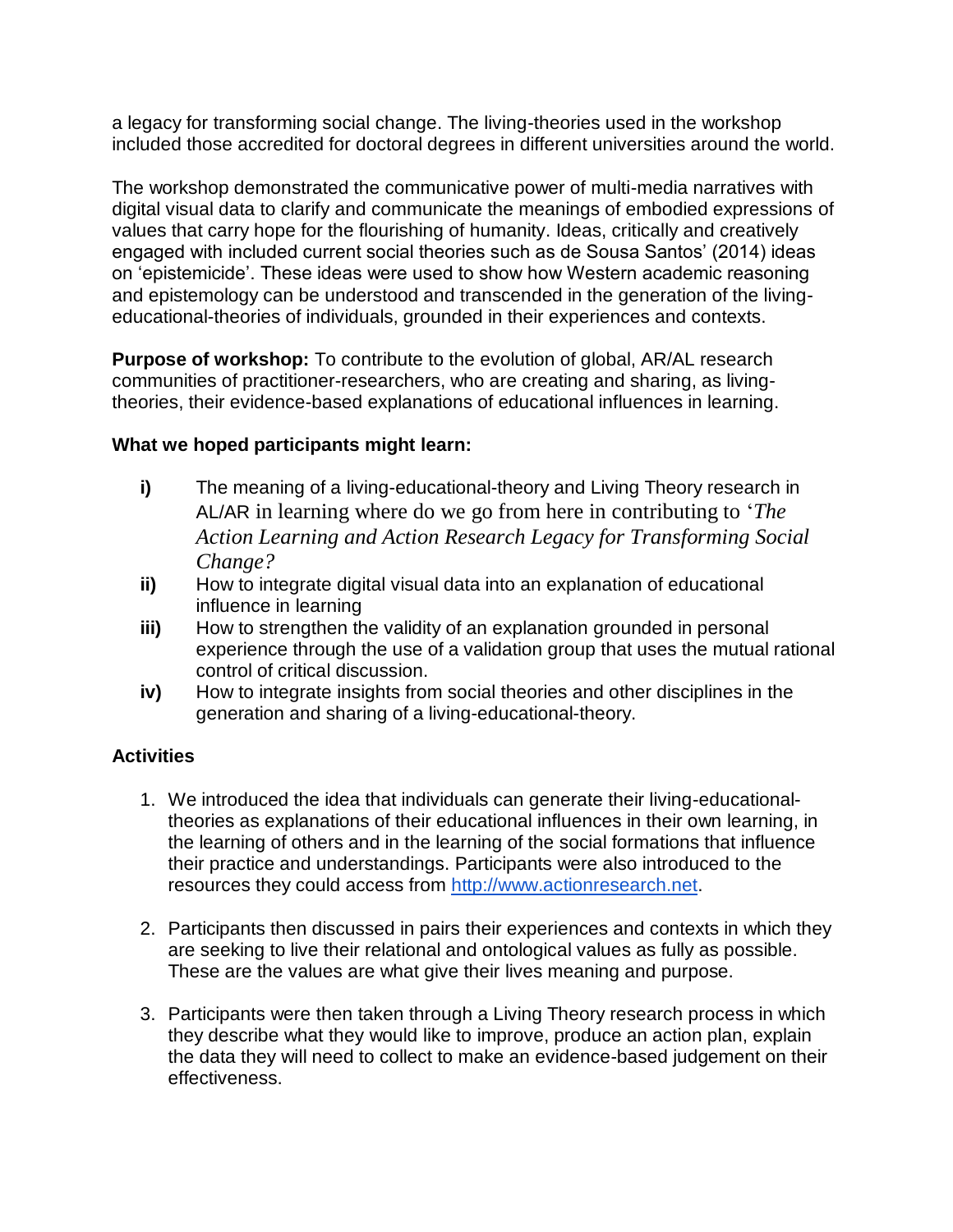Jackie introduced a process she has used to create her own living-theory:

- I.Begin with values: What are the values that I hold that give meaning to my life? Write a story about something about which I care deeply: what are the values (a few core values) evident in the story?
- II.From the general, 'How can I improve my practice?' I move on to focus: What area of my practice would I like to improve? Select an area of my practice that is doable in the time and with the resources that I have.
- III.Begin to plan by imagining a way forward. What steps might I take to address the area for improvement?
- IV.What actions will I take in my plan to improve? How can I break down the steps into specific actions in a timeline?
- V.What means will I use to collect data to show improvement? What means of record-keeping will I use? Some options include: daily journal, videotaping, still photos, observation, meeting agendas/minutes.
- VI.Who will be my critical friend (s) and join me in a culture of inquiry? Who will give me critical, kindly and supportive responses to my writing research and claims to know?
- VII.How will I ensure that my actions are ethical? What permissions are needed to ensure that no harm is done, that credit is recognized and that relationships are maintained?
- VIII.What process will I use to analyze the data that I have collected? While some of this will emerge as I go along, what might be some approaches to seeing the learning/improvement in the data?
- IX.How have I used my values as explanatory principles to explain my influence on myself, on others and on social formations? How do I move from description to explanation to share the nature of my influence, recognizing that I am a 'living contradiction'?
- X.Once I have written up my embodied knowledge, who will be members of my validation group? How will I use Habermas' criteria of authenticity, comprehensibility, socio-historical context and truthfulness to challenge my validation group to strengthen my account?
- XI.How will I be accountable for my claims to know in a public forum? Where will I share my account to hold myself accountable for my claims to know?
- 4. Virtual participants were brought into the workshop through their living-posters and living-theories in web-based resources and there was time to bring five into the workshop via SKYPE.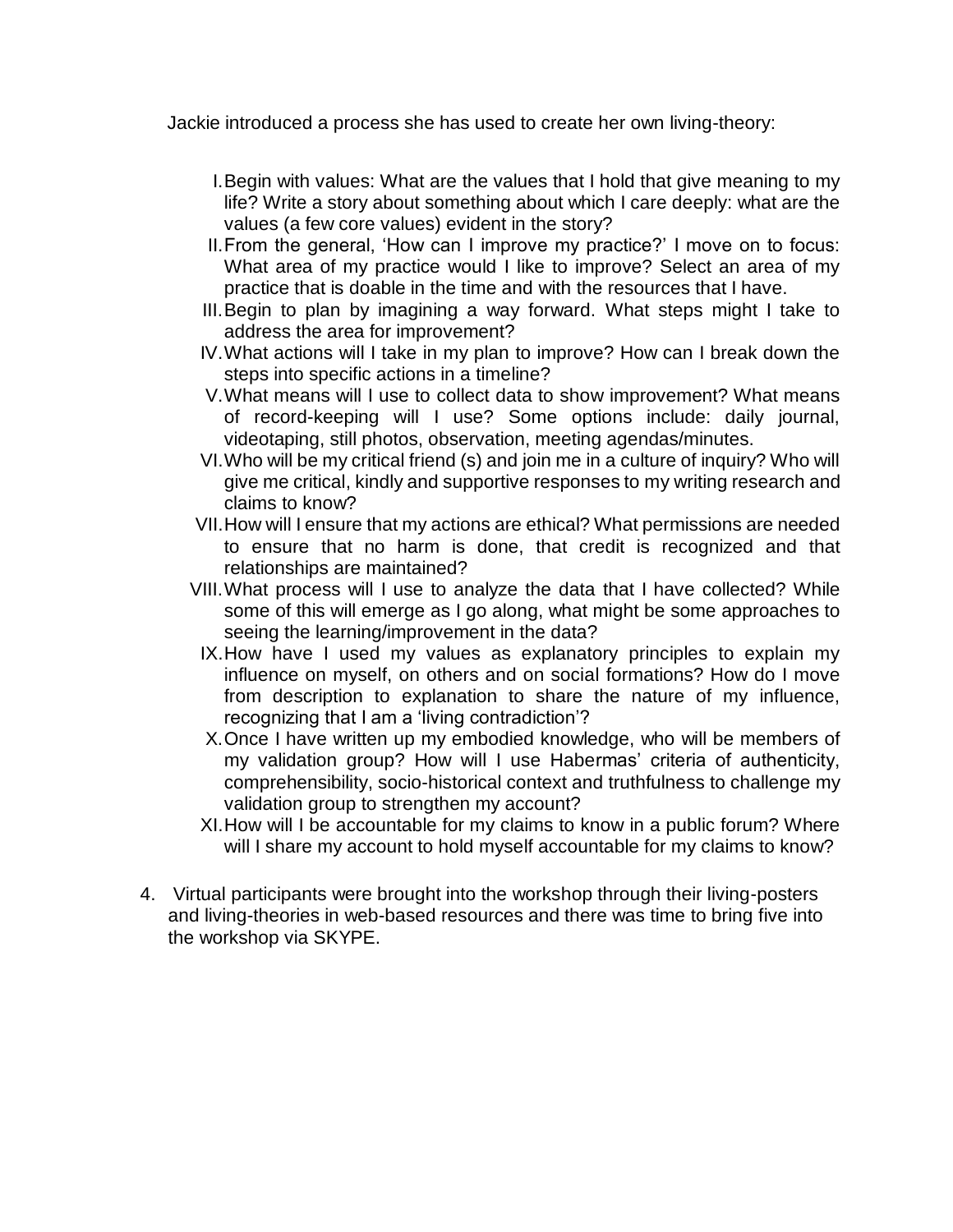

Figure 2 SKYPE participants feeling the pleasure when connection is made with the participants in Vermont.

From left to right:

Cathy Griffiths and Krystam Damm from the Bluewater Action Research Network (BARN) in Canada:

<http://www.actionresearch.net/writings/posters/barn020617.pdf>

Swaroop Rawal, in India:

<http://www.actionresearch.net/writings/posters/swaroop250518.pdf>

Bruce Damon in South Africa:

<http://www.actionresearch.net/writings/posters/bruce250518.pdf>

Máirín Glenn in Ireland:

<http://www.actionresearch.net/writings/posters/neari250518.pdf>

To help the SKYPE participants prepare they were told that by the time they were brought into the workshop through SKYPE Jack and Jackie would have:

I. Introduced the idea that individuals can generate their living-educational-theories as explanations of their educational influences in their own learning, in the learning of others and in the learning of the social formations that influence their practice and understandings.

II.

Shown participants how to access resources http://www.actionresearch.net.

IV. Given participants time to begin discussing in pairs their experiences and contexts in which they are seeking to live their relational and ontological values as fully as possible; the values they use to give their lives meaning and purpose.

V.